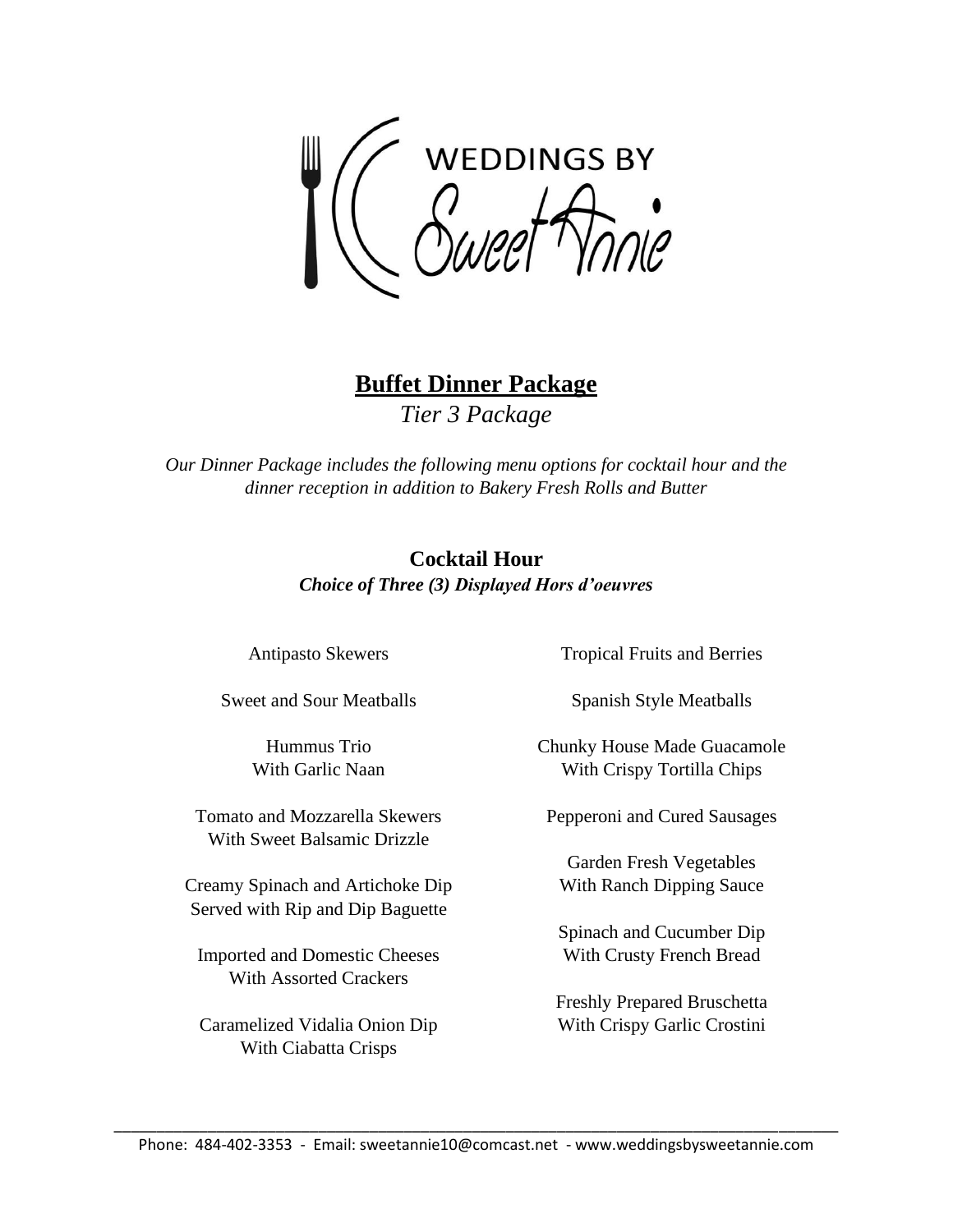## **Dinner Buffet**

*Choice of One (1) Family Style Salad*

Caesar Salad With Garlic Croutons

Steakhouse Salad With Choice of Dressing

Spinach and Strawberry Salad With Sharp Cheddar

Garden Style Spring Mix Salad

### *Choice of Three (3) Entrees*

Grilled Chicken Parmesan

Braised Chicken Scallopini

Sliced Roast Sirloin With Rich Red Wine Sauce

Smoked Chicken With Lancaster County Peaches

Sausage Scallopini With Peppers, Onions, and Mushrooms

Savory Roast Pork Loin

Braised Hunters Style Chicken With Mushroom and Onions

Creole Chicken Over Long Grain Rice

Pit Smoked Beef

Hickory Smoked Pulled Pork With Bakery Fresh Buns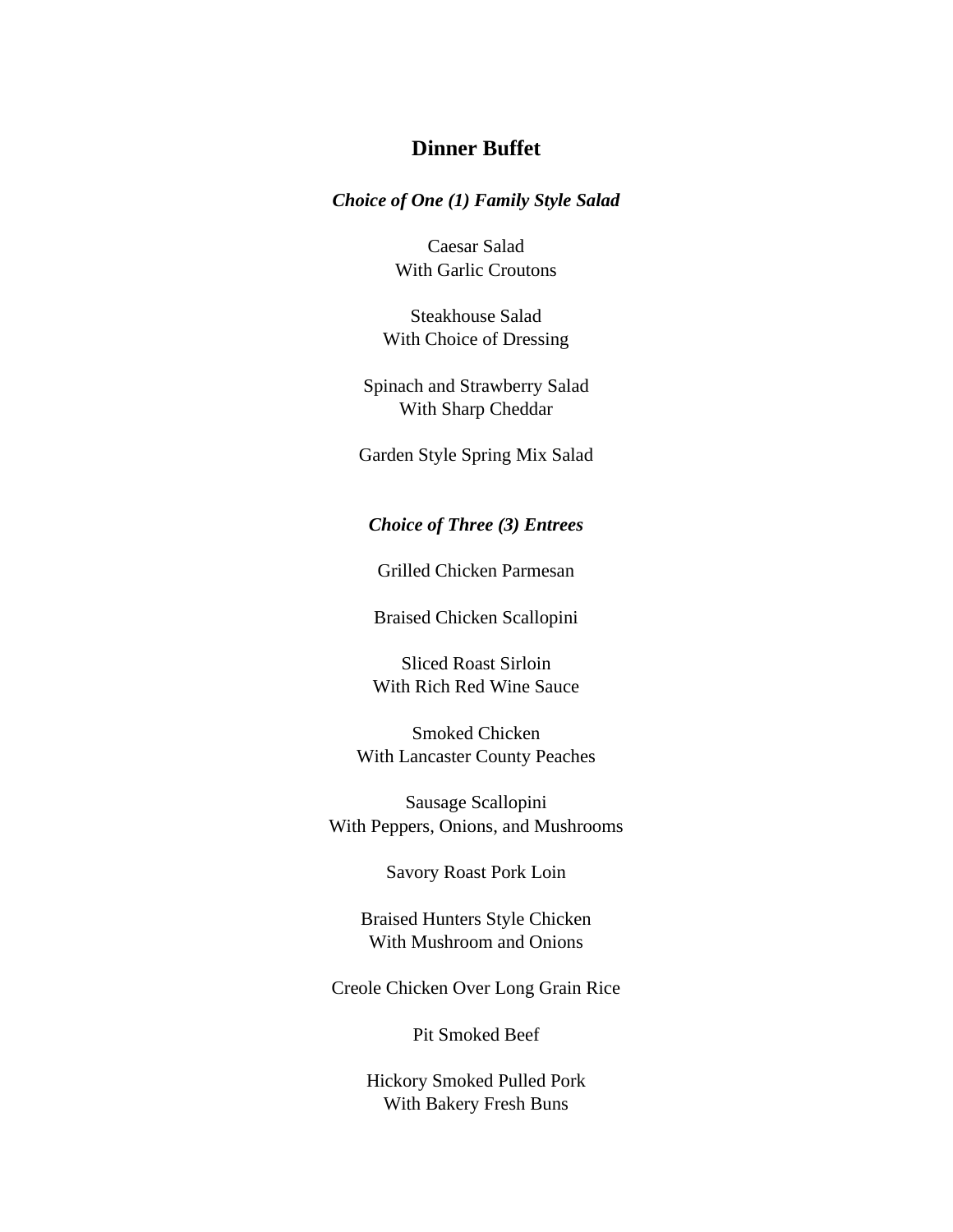Herb Roasted Chicken

Pulled BBQ Chicken

Grilled Chicken Bruschetta

Roasted Chopped Steak in Mushroom Gravy

Smothered Roast Pork Tenderloin

*Choice of Two (2) Hot Sides*

Mashed Potatoes

Broccoli Romano

Pan Roasted Vegetables

Homestyle Mac and Cheese

Baked Penne Pasta With Four Cheeses Herb Roasted Potatoes

Spring Succotash

Mixed Vegetables

Buttered Green Beans

Country Style Bread Stuffing With Sweet Apples

Medley of Fresh Grilled Vegetables

### *Choice of One (1) Cold Side*

Savory Coleslaw

Greek Pasta Salad

Cinnamon Applesauce

Fresh Fruit Salad With Seasonal Berries Potato Salad

Classic Macaroni Salad

Marinated Spring Vegetables

Tri Color Pasta Salad With Vegetable Confetti

Charred Corn and Avocado Salad